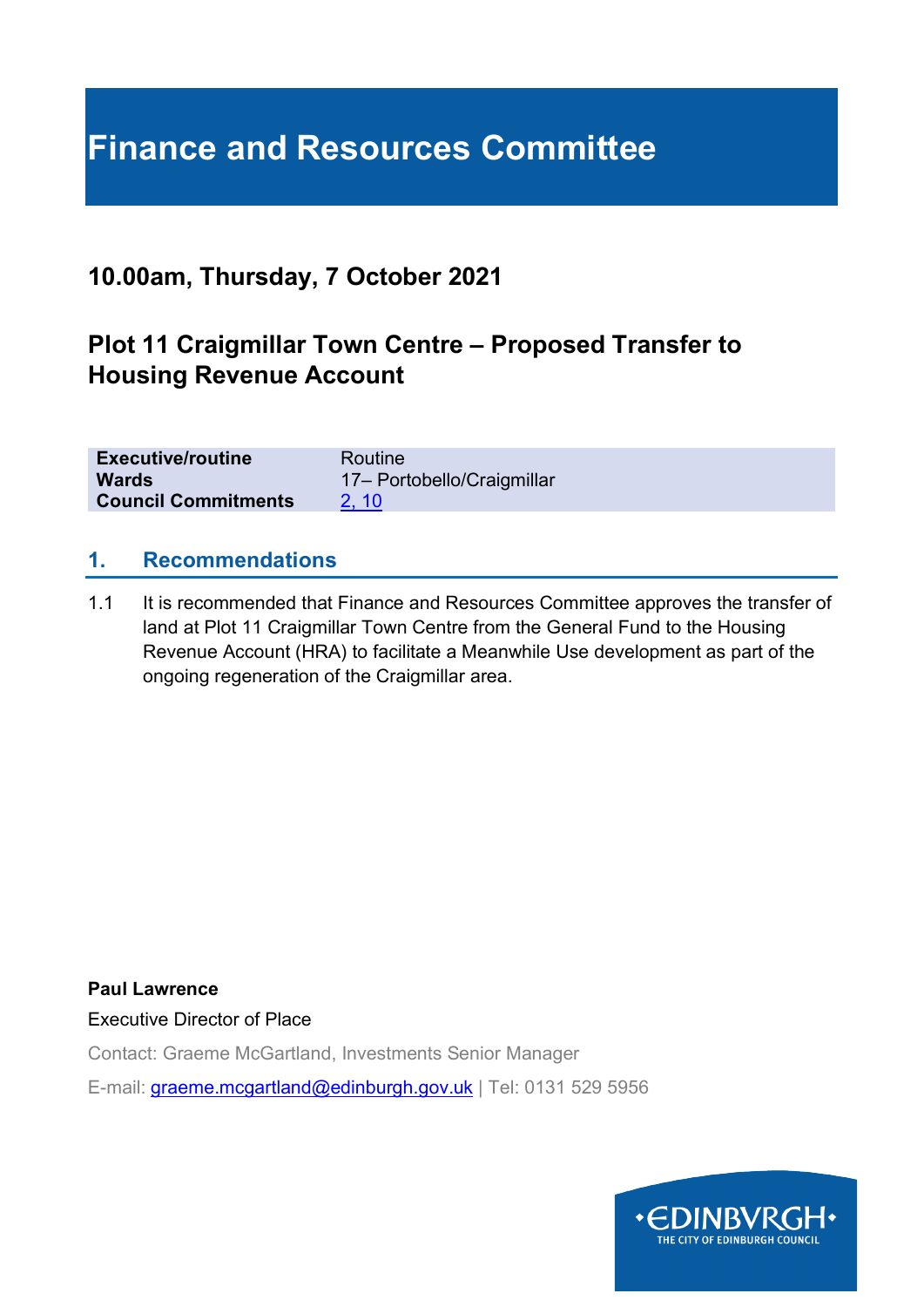**Report**

# **Plot 11 Craigmillar Town Centre – Proposed Transfer to Housing Revenue Account**

#### **2. Executive Summary**

2.1 The Housing Service has been working on proposals to develop a Meanwhile Use on the vacant Plot 11 site within Craigmillar Town Centre. This report seeks approval for the site to transfer from the General Fund to the Housing Revenue Account (HRA) to allow the project to be delivered as part of the ongoing housing led regeneration of the area.

#### **3. Background**

- 3.1 In 2002, Craigmillar Joint Venture Ltd (later renamed PARC Craigmillar Limited) was formed as a joint venture between the Council and the EDI Group Limited. As part of the joint venture, the Council agreed to transfer 80 acres (32 hectares) of land in Craigmillar to PARC, a subsidiary company of EDI. This land included what has been developed as Craigmillar Town Centre.
- 3.2 On [2 November 2017,](https://democracy.edinburgh.gov.uk/CeListDocuments.aspx?CommitteeId=287&MeetingId=2517&DF=02%2f11%2f2017&Ver=2) the Housing and Economy Committee approved the transition strategy for closing down EDI and moving projects and assets in house. This included an area of land within Craigmillar town centre, known as Plot 11 which had yet to be developed, as shown outlined in red on the attached plan. The land was transferred from EDI to the General Fund account.
- 3.3 The masterplan consent for the town centre identified Plot 11, outlined in red on the attached plan in Appendix 1, as being suitable for restaurant use. During the development of the town centre retail provision, an operator for this plot was never identified. Since the land transferred to the Council, it has remained vacant and it is not anticipated that, if marketed, a developer would be found who would take forward a restaurant scheme at this time.

#### **4. Main report**

- 4.1 In order to activate the area and further enhance Craigmillar Town Centre it is proposed to develop the site for Meanwhile Use.
- 4.2 The vacant site will be transformed into a multi-use, community-based, public space to be known as "Walk -Up Avenue". The intention is to provide commercial space to support small businesses in the area while providing a space for people to meet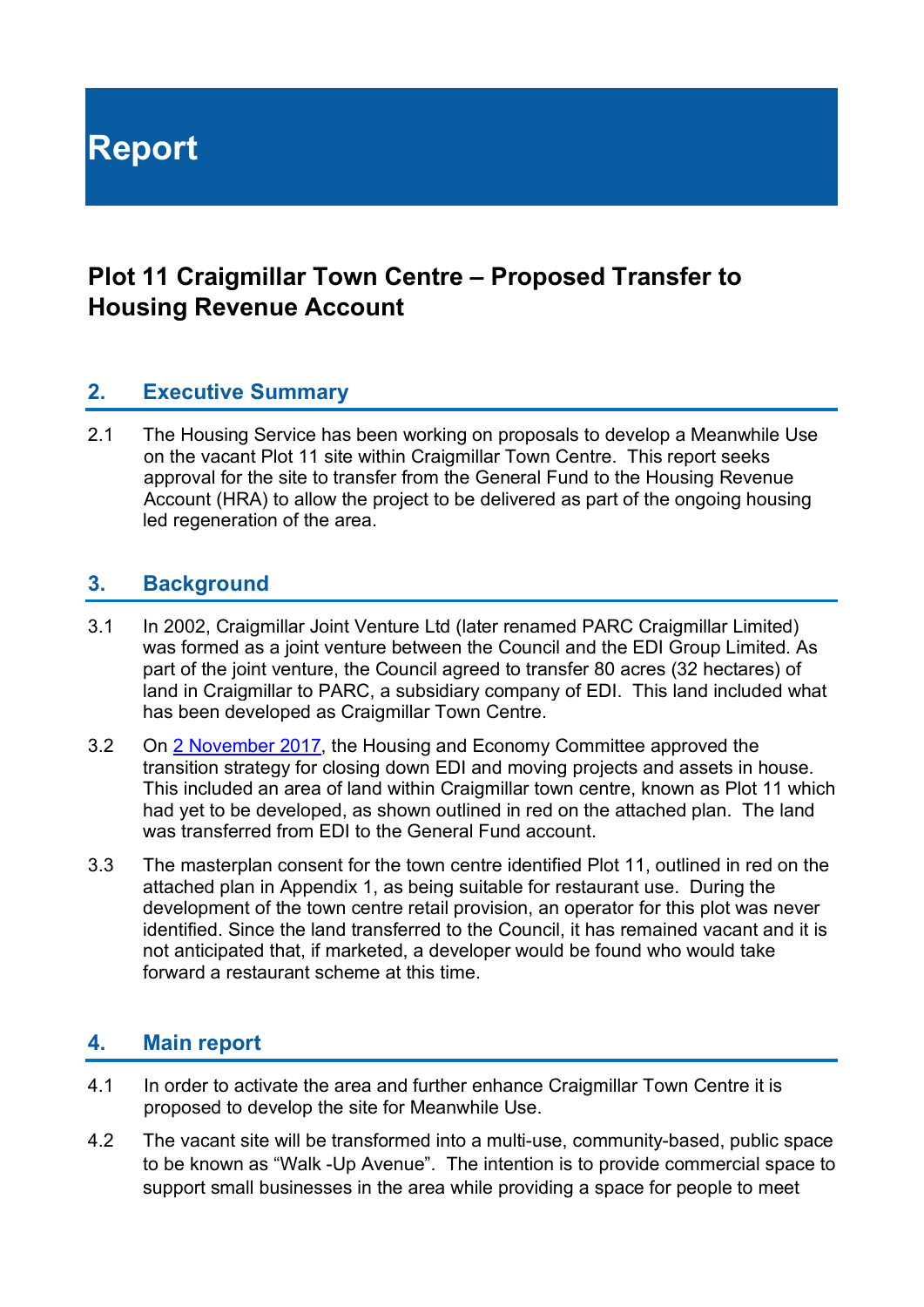outdoors in the town centre. These will be set within wider green space containing seating, informal play, events space, a growing area, a stage pavilion and a sculptural entranceway. Planning permission has been granted with the project to commence on site later this year. The proposals are shown at Appendix 2.

4.3 To facilitate delivery, the land requires to be transferred between the General Fund and HRA.

## **5. Next Steps**

5.1 Following approval of the terms by Finance and Resources Committee, the site will transfer from the General Fund to the Housing Revenue Account, subject to any Ministerial consent that may be required.

## **6. Financial impact**

6.1 There will be no financial element to the transfer. The project will be funded from monies secured through the Town Centre Fund, Place Based Investment Fund, a contribution from the HRA capital programme with other external funding sources also to be confirmed.

## **7. Stakeholder/Community Impact**

7.1 Ward members have been made aware of the recommendations of the report.

## **8. Background reading/external references**

8.1 None.

#### **9. Appendices**

- 9.1 Appendix 1 Location Plan.
- 9.2 Appendix 2 Meanwhile Use Proposals.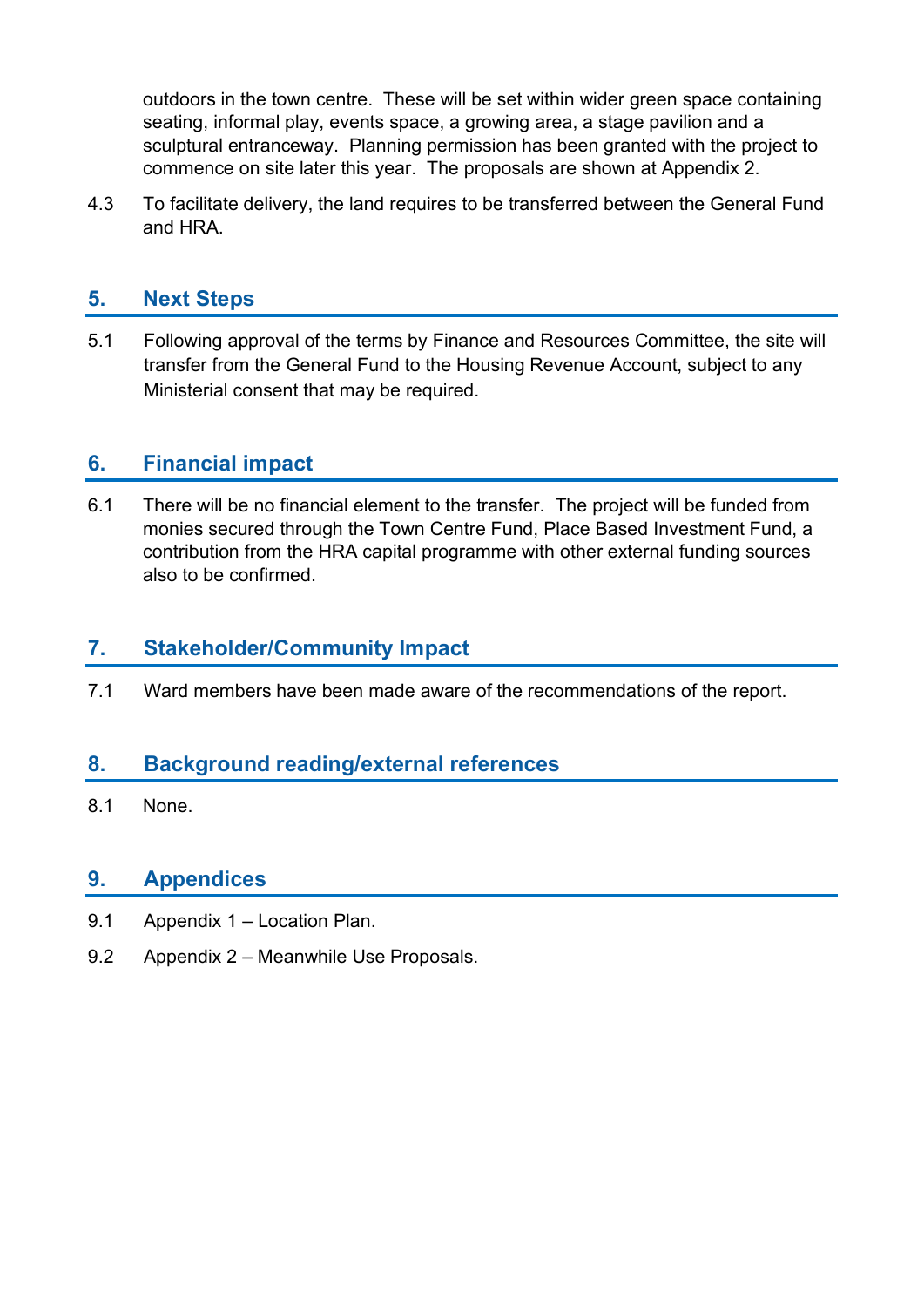

THIS MAP IS REPRODUCED FROM ORDNANCE SURVEY MATERIAL WITH PERMISSION OF ORDNANCE SURVEY ON BEHALF OF THE CONTROLLER OF HER MAJESTY'S STATIONARY OFFICE CROWN COPYRIGHT. UNAUTHORISED REPRODUCTION INFRINGES CROWN COPYRIGHT LI